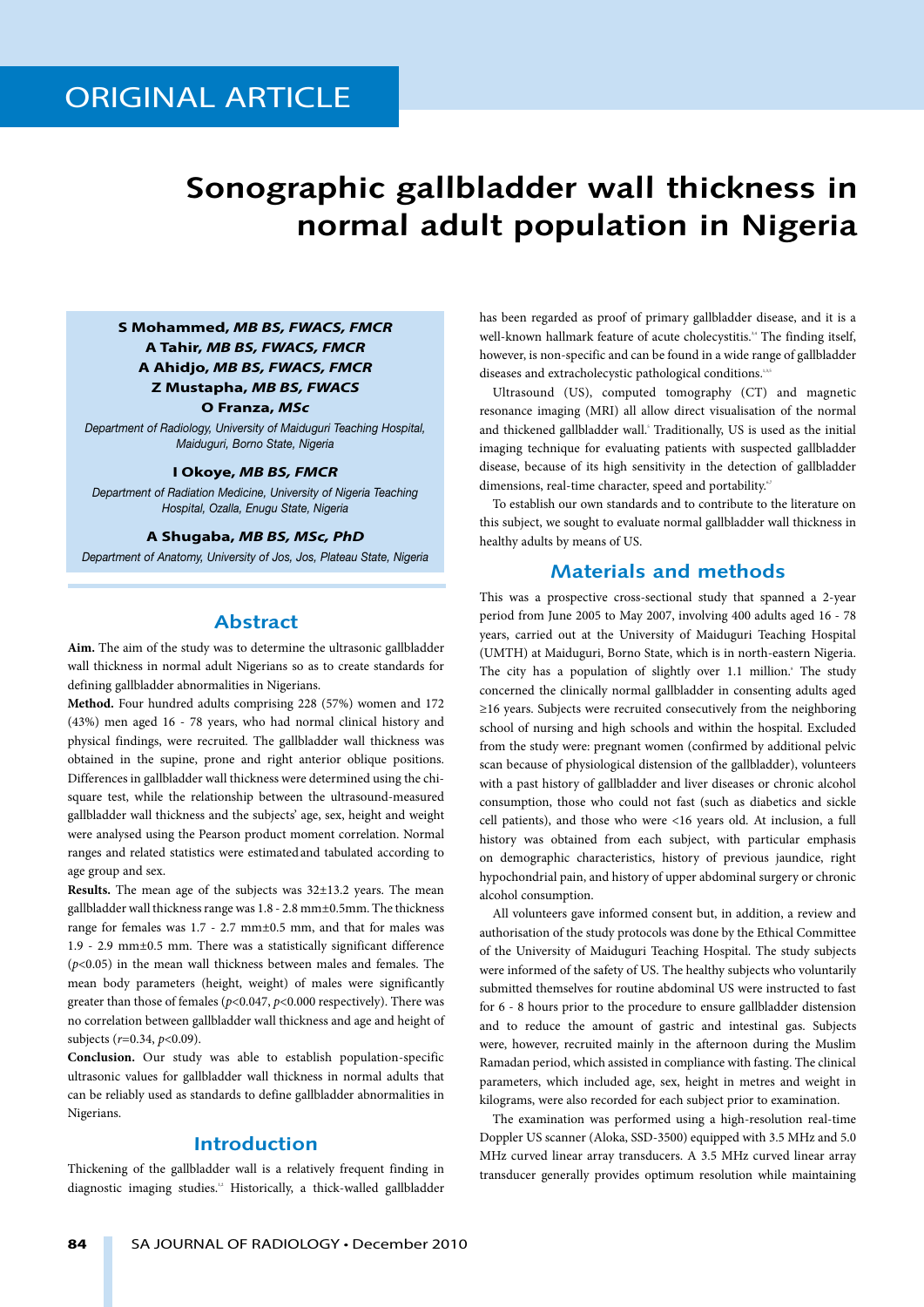adequate depth penetration, and is suitable for obese subjects. A 5.0 MHz curved linear array transducer provides greater resolution for slender subjects.

Subjects were scanned in the supine, prone and right anterior oblique positions. The transducer was placed in the right hypochondrial area, in the mid clavicular line and cephalad angled in both longitudinal and transverse planes, to obtain a full view of the gallbladder.

Scanning in the prone position was also adopted as the gallbladder was difficult to visualise otherwise in some of the subjects. For prone scanning, the subjects were placed in the prone position, and then the gallbladder was scanned intercostally or subcostally with the subject positioned prone oblique and right side elevated sufficiently to allow transducer contact at about the midclavicular line. Scanning continued as the subject was rolled slowly into a left lateral decubitus position and then laid supine again. In each separate position, the fluid-filled gallbladder was assessed in the longitudinal scans and sometimes zoomed, to obtain maximum gallbladder wall thickness in millimetres (Fig. 1).

Data from the structured data collection sheet were entered into a computer to generate a data base for subsequent analysis. For all the observed measurements, the data were initially summarised into frequency distribution tables. From these tables, the percentages of age, sex distributions and mean height and weights were calculated.



*Fig. 1. Longitudinal US image showing site of measurement of gallbladder wall thickness (arrows).*

**Table I. Age distribution of mean gallbladder wall** 

| Age group       | Wall thickness (mm) |             |            |  |
|-----------------|---------------------|-------------|------------|--|
| $(Years)$ $(N)$ | Mean                | Range       | <b>Std</b> |  |
| $16 - 25(148)$  | 2.20                | $1.0 - 3.3$ | 0.56       |  |
| $26 - 35(142)$  | 2.36                | $1.0 - 4.0$ | 0.51       |  |
| $36 - 45(58)$   | 2.37                | $1.1 - 3.4$ | 0.52       |  |
| $46 - 55(22)$   | 2.29                | $1.6 - 2.9$ | 0.38       |  |
| $56 - 65(16)$   | 2.28                | $1.7 - 3.0$ | 0.44       |  |
| $66 - 75(6)$    | 2.57                | $1.9 - 2.9$ | 0.41       |  |
| $76 - 85(8)$    | 2.15                | $1.0 - 3.0$ | 0.71       |  |

|                |       | Table II. Correlation between mean gallbladder wall<br>thickness and body parameters of the population |        |                |  |
|----------------|-------|--------------------------------------------------------------------------------------------------------|--------|----------------|--|
|                |       | Age (years) Height (m) Weight (kg)                                                                     |        | MI             |  |
| Wall thickness |       |                                                                                                        |        |                |  |
| (mm)           | 0.048 | 0.042                                                                                                  | 0.168+ | $0.153\dagger$ |  |
| $p$ value      | 0.341 | 0.405                                                                                                  | 0.001  | 0.002          |  |

†Correlations were significant at the 0.01 level (2-tailed) BMI=body mass index

Results were expressed as the mean±standard deviation (SD). Categorical differences were analysed using the chi-square test of independence. An independent Student's *t-*test was done to study the group difference for continuous variables. Chi-square and Student's *t-*tests were applied for univariate analysis. Multivariate regression analysis with logistic regression using the SPSS 11.0 package (SPSS Inc., Chicago, IL, USA) was applied to evaluate the effect of the various factors on gallbladder wall thickness; a *p*-value <0.05 was considered to be significant.

## **Results**

The sample population comprised 400 healthy subjects made up of 228 (57%) females and 172 (43%) males (ratio of 1.3:1). Their ages ranged from 16 - 78 years, with mean age and SD of 32±13.2 years.

One hundred and forty-eight subjects in the sample population were in the age group 16 - 25 years, representing 37% of the population. The age group of 66 - 75 years was the smallest (1.5%) of the population, and had equal numbers of men and women at 3 (0.75%) each (Table I).

The highest mean weight (72.14 kg) in the study population was in the age group 46 - 55 years, which correspondingly reflected the highest body mass index (BMI). The lowest body parameters (height 1.60 m, weight 49.13 kg and BMI 19.13) were in the 76 - 85 years age group. Women showed lower mean body parameters than men in the study (*p*<0.05). However, the mean total BMI was higher for women (23.66) than men (22.99).

Gallbladder wall thickness fond in the study ranged from 1.7 mm - 2.7 mm. There was no correlation between gallbladder wall thickness and subject's age and height  $(p<0.05)$  (Table II), although the highest mean wall thickness (2.57±0.41 mm) was observed in the 66 - 75 years age group. However, there was a strong positive correlation between gallbladder wall thickness and BMI (*r*=0.153, *p*<0.002)(Table II).

The average gallbladder wall thickness was significantly higher in men than in women (*p*<0.000), and the differences in body parameter were statistically significant in both sexes (*p*<0.047) (Table III).

#### **Discussion**

The study group comprised 228 (57%) women and 172 (43%) men. The female dominance in our study population was probably due to the greater willingness of women to be recruited and, secondly, that most of the volunteers came from a nursing school and therefore were predominanatly female.

The study population's age ranged from 16 - 78 years, with a mean age and SD of 32±13.2 years. The age parameter was unevenly distributed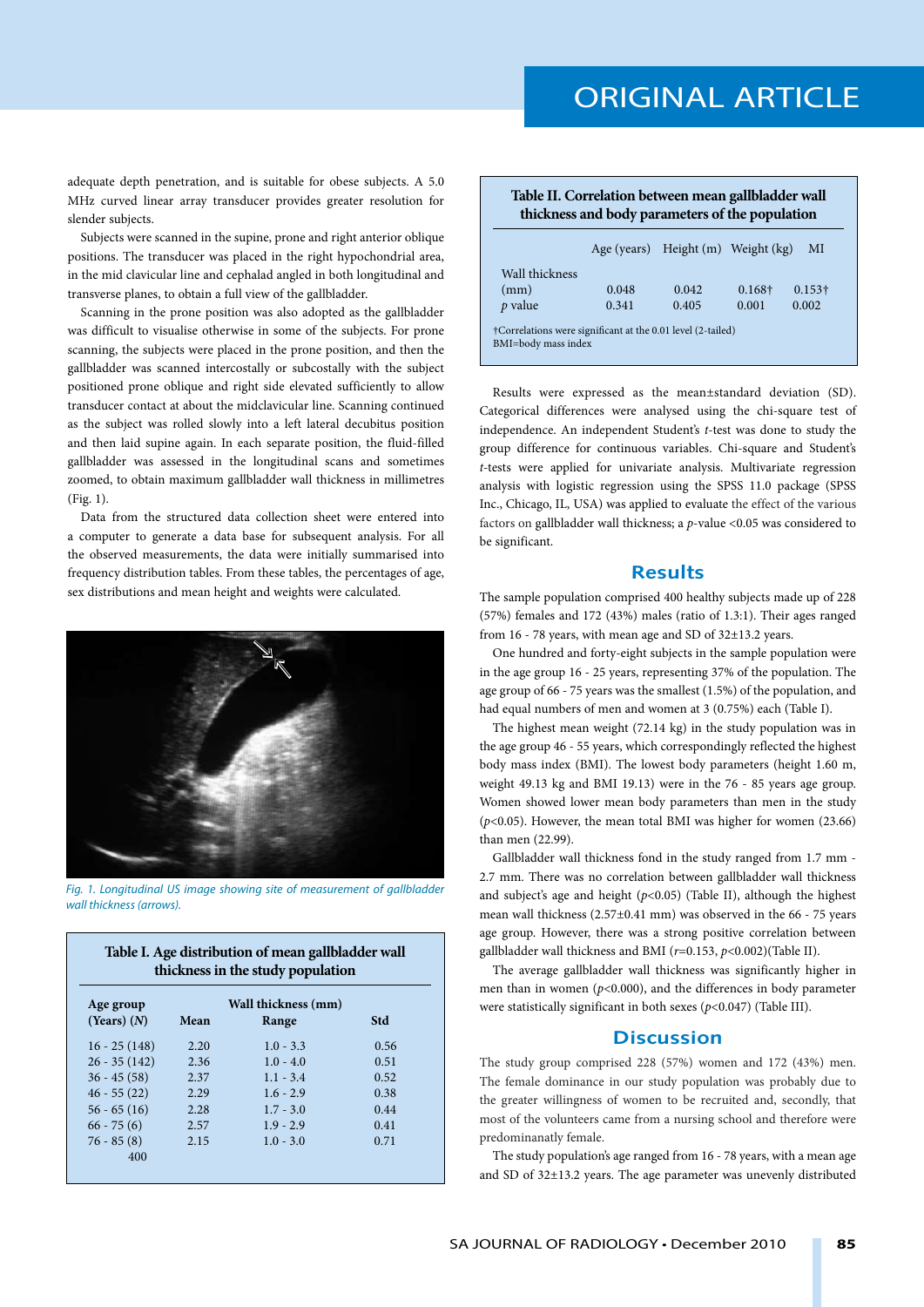| Sex(N)            | Wall thickness (mm) | Height $(m)$ | Weight (kg) |
|-------------------|---------------------|--------------|-------------|
| $F(228)$ Mean     | 2.196               | 1.61         | 60.93       |
| Std               | $\pm 0.504$         | $\pm 0.07$   | ±14.50      |
| $M(172)$ Mean     | 2.432               | 1.72         | 67.70       |
| Std               | ±0.524              | $\pm 0.08$   | ±12.36      |
| $p$ value:        | $0.000*$            | $0.047*$     | $0.000*$    |
| <b>Total</b> Mean | 2.298               | 1.654        | 63.84       |
| Std               | ±0.525              | $\pm 0.925$  | $\pm 14.01$ |

with many (37%) of the volunteers fallingin the age group of 16 - 25 years, and 35% in the 26 - 35 years group (Table I). The age groups of 66 - 75 years and 76 - 85 years had the least representation (1.5 - 2.0%). The unevenness of our population was a result of the randomised selection process, which unfortunately might affect the accuracy of the age influence on our measurement parameters.

We observed in the study that most of the gallbladder wall thicknesses measured were greater in men than in women. There was also a statistically significant difference between the mean gallbladder wall thickness of women and of men at *p*<0.001 (Table III), which is in line with the fact that organ sizes in men are generally larger than those in women. This finding is in agreement with Caroli-Bosc *et al.*<sup>6</sup>

There have been few studies of normal gallbladders in adults, and the resulting dearth of information regarding standard reference measurements can make decisions about the presence or absence of gallbladder disease difficult. In our study, the average gallbladder wall thickness ranged from 1.7 - 2.7 mm, which is lower than figures reported by Wolson *et al.* 7 and Cooperberg *et al.*,9 who reported in separate studies that gallbladder wall thickness measured 2 – 3 mm and ≤3 mm respectively, though it is known that greater gallbladder wall thickness may be a non-specific finding.<sup>10,11</sup> However, in adults as well as in children, an increase in thickness may result from a large spectrum of pathological conditions.

In our study, gallbladder wall thickness showed no significant correlation with subjects' age and height (Table II), unlike the observations reported by McGahan et al.<sup>12</sup> in a similar study on children.

Graphing gallbladder wall thickness against age showed a sinusoidal incremental pattern with plateau and peak levels at 26 - 35, 36 - 45 and 66 - 75 years (Fig. 2), which cannot be explained by this study. However, the peak value of gallbladder wall thickness noted in the 66 - 75 years age group could represent the age at which the organ thickness is highest before involution begins to occur.

Our study also showed a strong positive correlation between gallbladder wall thickness and BMI of subjects (Table II).

The definition of abnormal gallbladder wall thickness measurements of adult subjects has received very little attention. Indeed, the fairly uniform agreement to use 3 mm as the upper limit for normal gallbladder wall thickness also applies to children.<sup>334</sup> We would say that normal gallbladder wall thickness for most adults is ≤3 mm. Occasionally, even



in normal subjects, the wall cannot be adequately measured, which may simply be due to the superficially located gallbladder being out of the focal zone of the transducer, but this can be corrected by adjusting the focal zone and gain.

#### **Conclusion**

US can be used to reliably measure the thickness of the gallbladder wall, as was attested to by this study. In addition, this study enabled the establishing of a population-based US gallbladder wall thickness so that a gallbladder wall >3 mm thick will suggest an abnormality in most patients, whereas a thickness <3 mm will suggest normalcy but cannot be used to rule out gallbladder diseases.

Statistically significant differences between gallbladder wall thickness and height and weight of each sex have been established by the study. The established normogram can be used as both a complementary modality in clinical evaluation as well as a more sensitive means of evaluating patients for gallbladder disorder.

- 2. Cooperberg PL, Burhenne HJ. Real-time ultrasonography. A diagnostic technique of choice in calculus gallbladder disease. N Engl J Med 1980; 302: 277-279.
- 3. Warwick R, Williams PL. Pancreas and liver. In: Warwick R, Williams PL, eds. Gray's Anatomy. 35th ed. Philadelphia: WB Saunders, 1973: 1299-1310.
- 4. Sanders RC. The significance of sonographic gallbladder wall thickening. J Clin Ultrasound 1980; 8: 143- 146.
- 5. Fleischer AC, James AE Jr, Norwalk CT, eds. Real-time sonography. Appleton: Century-Crofts, 1984.

 <sup>1.</sup> Middleton WD, Kurtz AB. Ultrasound. The Requisites. 2nd ed. St Louis, USA: Mosby, 1996.